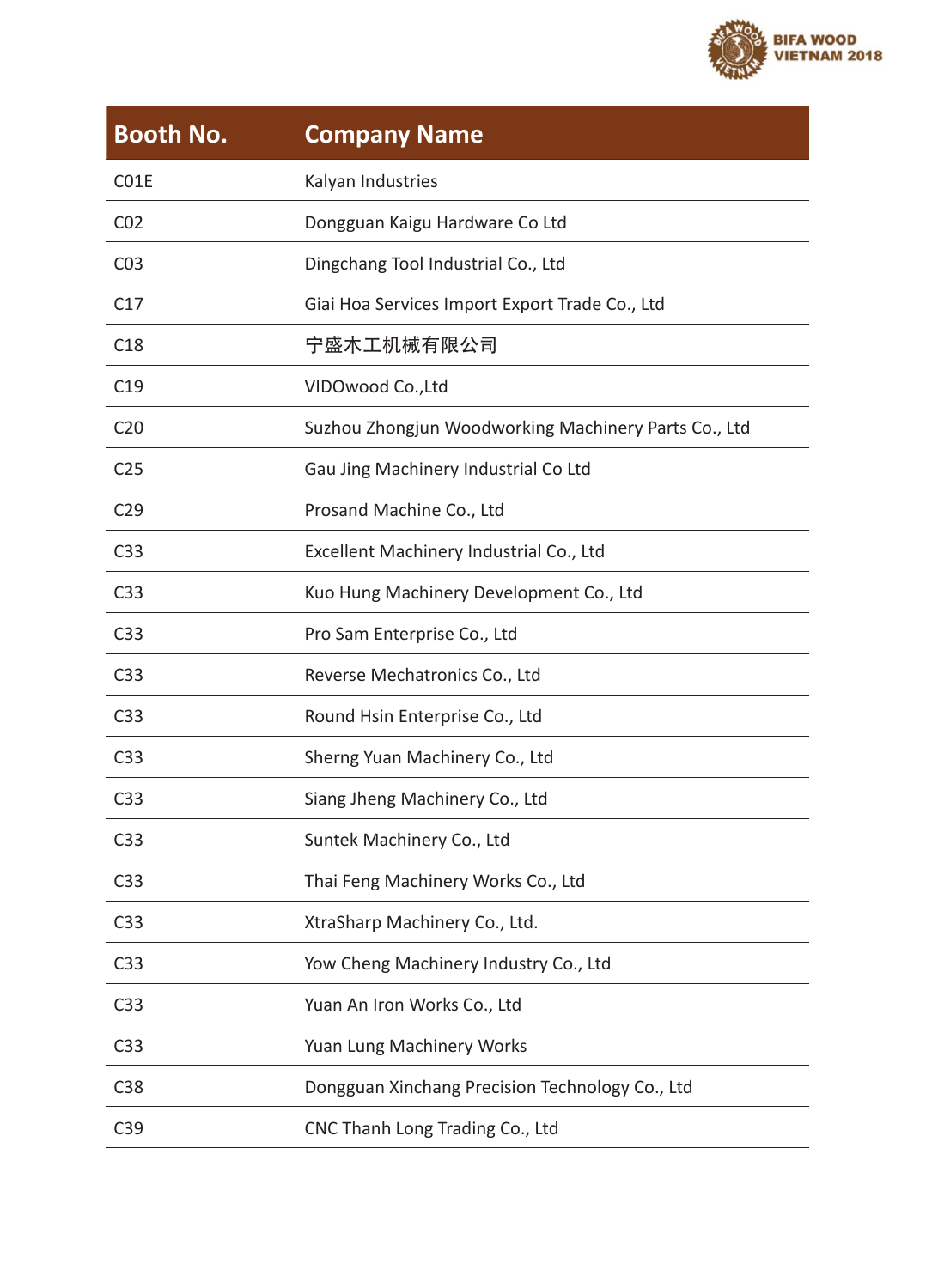| <b>Booth No.</b> | <b>Company Name</b>                              |
|------------------|--------------------------------------------------|
| C45 & C47        | Yong Kun (Rui Chuai Company)                     |
| C <sub>49</sub>  | Công ty TNHH SX Kinh Doah Kim Phong              |
| D01              | Yantai Zhanyang Woodworking Machinery Co Ltd     |
| D01A             | PYTHA 3D CAD                                     |
| D02              | Lu Yen PCD Cutters Co., Ltd                      |
| D03              | Wen Chih Machinery Industrial Co., Ltd           |
| <b>D05</b>       | Tong Fong Cutters Co., Ltd                       |
| D06              | Waylong Machinery Industrial Co., Ltd            |
| D09              | Sheng Jan Super Hard Tool Co Ltd                 |
| D09A             | Rustimber Ustyanskiy Timber Industry Complex LLC |
| D10A             | Shunde Yongqiang Woodworking Machinery Factory   |
| D10B             | Dongguan Chenzhan Woodworking Machinery Co., Ltd |
| D10C             | Foshan Shunde RongHao Machinery Co., Ltd         |
| D11              | Vietnam Abrasives Co., Ltd                       |
| D12              | Maltool Industries Sdn Bhd                       |
| D13              | Formahero Machinery Sdn Bhd                      |
| D15              | Lih Woei Carpentry Machine Co., Ltd              |
| D16              | Dalian Hengzhe Woodworking Machinery Co., Ltd    |
| D <sub>19</sub>  | Zhongshan Jincheng Adhesive Co., Ltd.            |
| D20              | Yu Shyang Machine Co., Ltd                       |
| D <sub>23</sub>  | Hunan Banfert New Materials Technology Co., Ltd. |
| D <sub>28</sub>  | Thuong Nguyen WoodWork Machine Co., Ltd          |
| D33              | Ruijia Machinery Manufacturing Co., Ltd          |
| D35              | Chia Lung Machinery Industrial Co., Ltd          |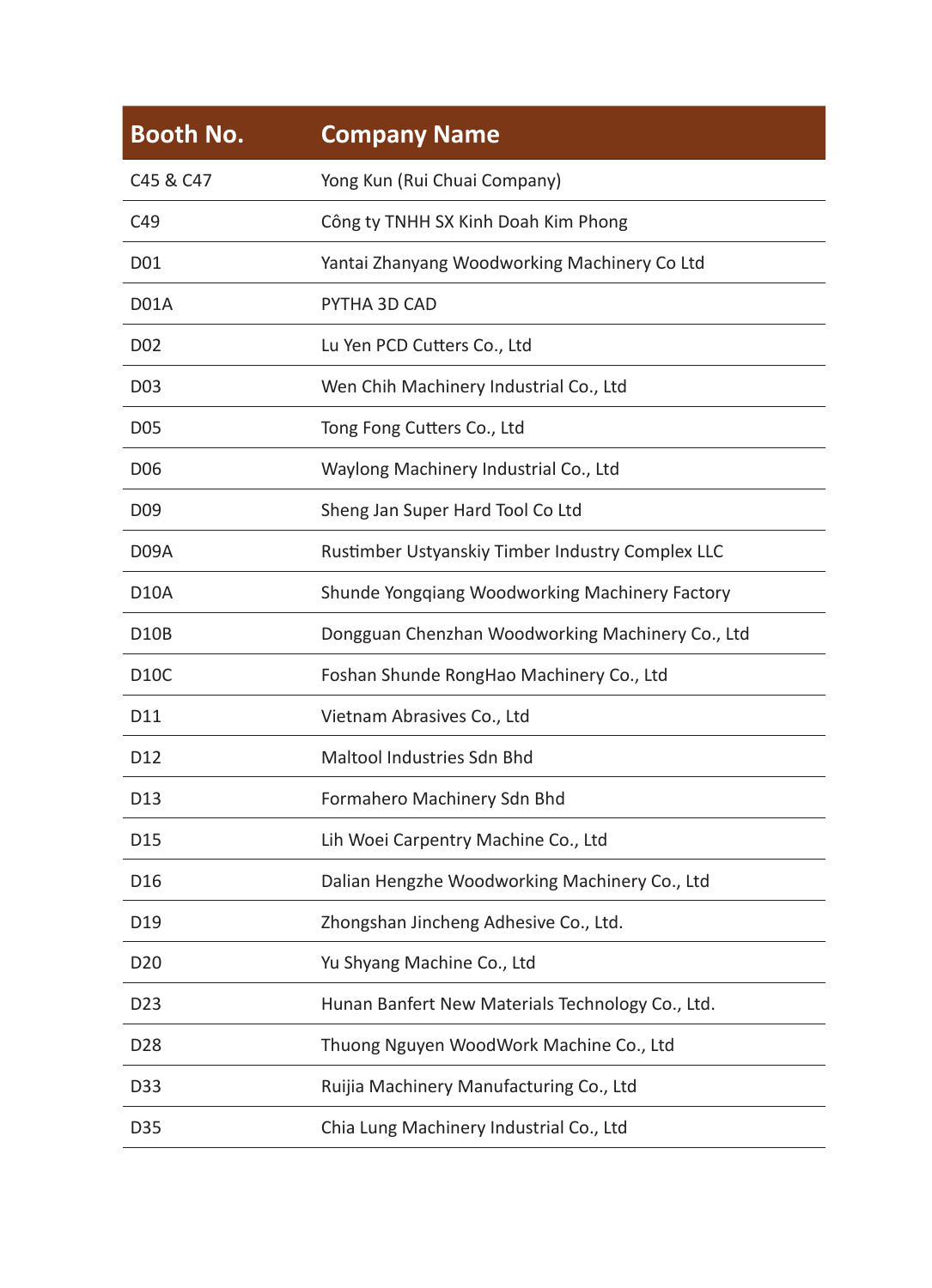| <b>Booth No.</b> | <b>Company Name</b>                                    |
|------------------|--------------------------------------------------------|
| D36              | Tan Long Technology Solution Co., Ltd                  |
| D38              | 长冯机械生产贸易有限公司                                           |
| D39              | Universe Creation Co., Ltd                             |
| D40              | <b>Atunion Inc</b>                                     |
| D41              | Lofe Tools                                             |
| D42              | Li Hsing Co., Ltd                                      |
| D46              | Joway Machinery Co., Ltd                               |
| D48              | Global Lumber Inc.                                     |
| D <sub>50</sub>  | <b>Furochene SAS</b>                                   |
| D51              | Thanh Cong Cutting Tools Company Limited               |
| D <sub>52</sub>  | Ducerf Group                                           |
| D <sub>53</sub>  | French Timber                                          |
| D <sub>55</sub>  | Groupe Lefebvre                                        |
| D <sub>56</sub>  | Công Ty TNHH Gỗ Phương Đông                            |
| E01              | Dongguan Jun Wei Machinery Co., Ltd                    |
| E03              | Greatree Forest Products International Company Limited |
| E05              | Penn-Sylvan Hardwoods, Inc                             |
| E06              | Qingdao Zh Machinery Co., Ltd                          |
| E08              | Tan Vinh Cuu Joint Stock Company (TAVICO)              |
| E12              | <b>Cabinet Vision South East Asia</b>                  |
| E15              | J.Lalanne SAS                                          |
| E16              | <b>Falcon Lumber Limited</b>                           |
| E17              | <b>Exor Trading GmbH</b>                               |
| E18              | Softwood Export Council                                |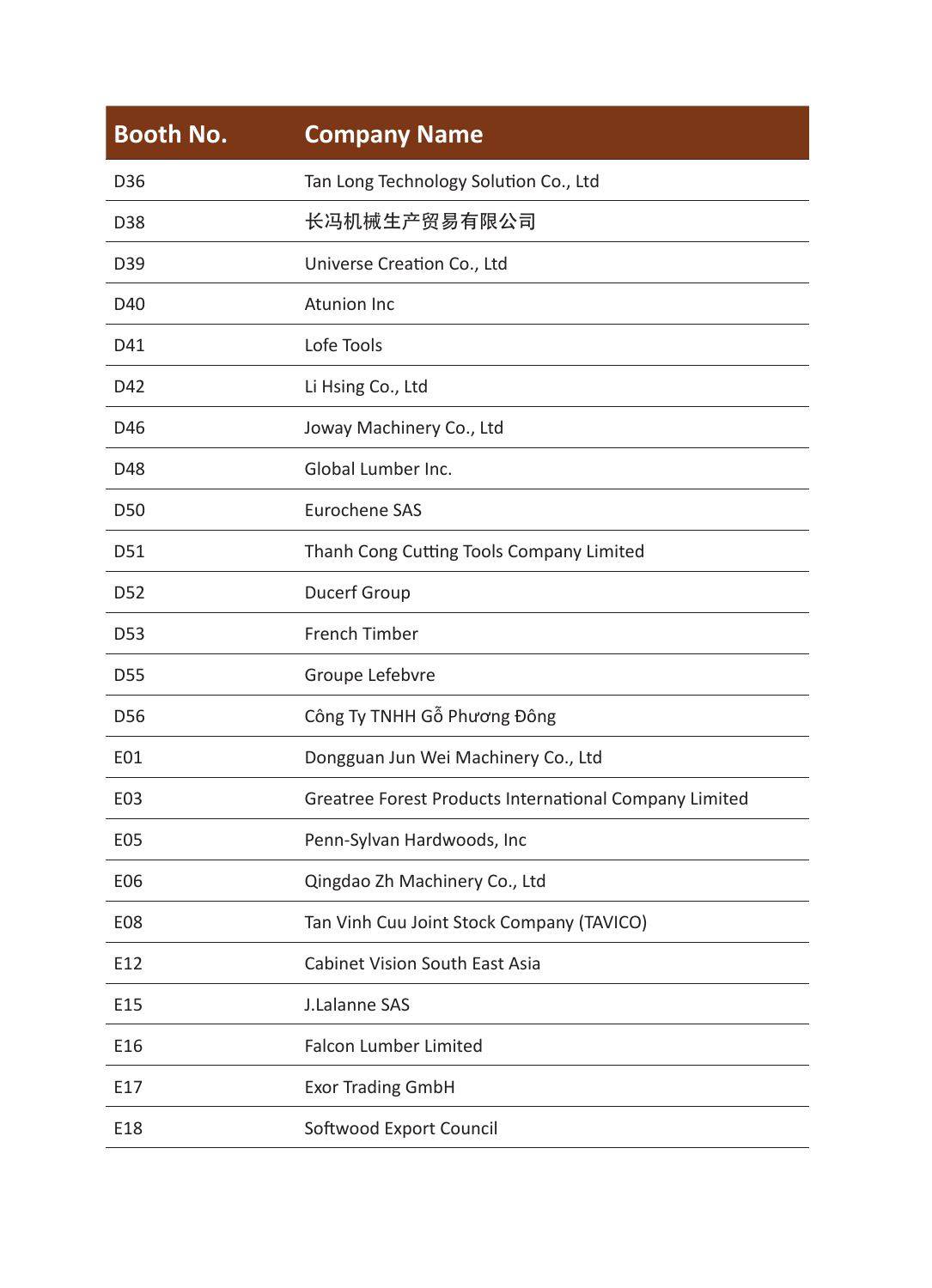| <b>Company Name</b>                                      |
|----------------------------------------------------------|
| American Hardwood Export Council                         |
| Huan Hung Industrial Co Ltd                              |
| Chu Ming Painting Technology Co Ltd                      |
| FORTRAN Machinery Co., Ltd.                              |
| Shijiazhuang Cangao High Frequency Machinery Co., Ltd.   |
| Công Ty Tnhh Thương Mại Sản Xuất Vạn Sự Lợi              |
| Nanxing Machinery Co., Ltd                               |
| Biesse Malaysia Sdn Bhd / Thuan Hien One Member Co., Ltd |
| Kuoming Electric Co., Ltd                                |
| <b>Gemini Corporation N.V</b>                            |
| Rui Yang Liquid Technology Co., Ltd                      |
| Jowat Vietnam Co. Ltd                                    |
| SUMEC International Technology Co., Ltd                  |
| JKF Industri Sdn Bhd                                     |
| Steinart Co., Ltd                                        |
| Fin China Guangzhou Co., Ltd                             |
| H.B. Fuller (Vietnam) Company Limited                    |
| Sichuan Hero Woodworking New Technology Co., Ltd         |
| Altendorf Group                                          |
| Shu Yang Chengji Industrial Co., Ltd                     |
| An Binh Saw Blade Company Limited                        |
| Bui Van Ngo Industrial & Agricultural Machinery Co., Ltd |
| Foshan V. Plus Machinery Co., Ltd                        |
| Công Ty Tnhh Công Nghiệp Ntc                             |
|                                                          |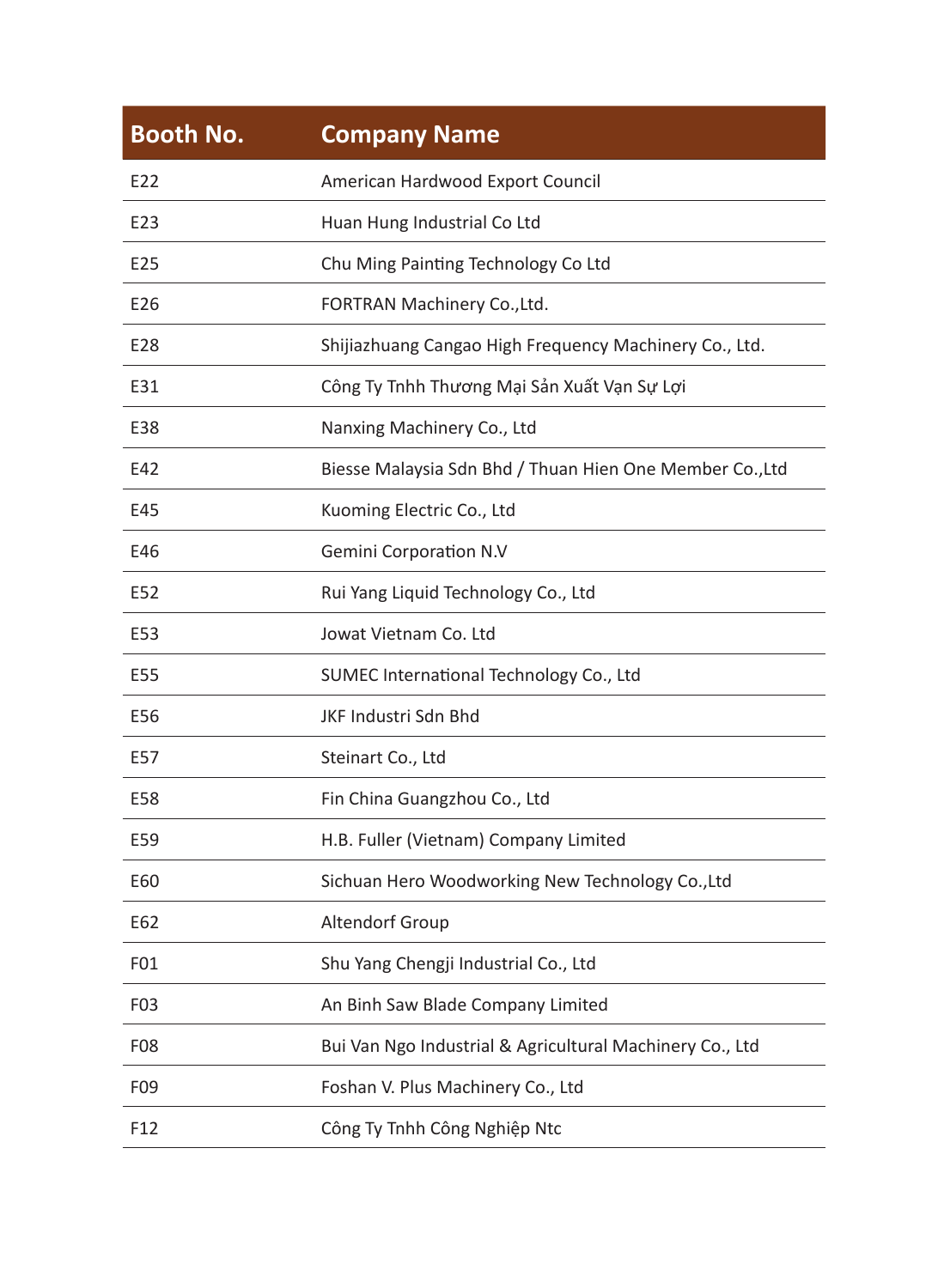| <b>Booth No.</b> | <b>Company Name</b>                                        |
|------------------|------------------------------------------------------------|
| F <sub>15</sub>  | Tritherm Corporation Pte Ltd                               |
| F <sub>16</sub>  | Midwest Hardwood Corp                                      |
| F <sub>17</sub>  | Yan's Industrial Co., Ltd                                  |
| F <sub>20</sub>  | Weipinmech Int'l Co., Ltd                                  |
| F21              | Ming Ping Machinery Co., Ltd                               |
| F25, B35         | CÔNG TY TNHH MTV SÂM BẮC                                   |
| F <sub>28</sub>  | Shijiazhuang Huas Jiyuan High Frequency Equipment Co., Ltd |
| F30              | Union Brother (China) Limited                              |
| F35              | Qingdao Susn Woodworking Machinery Manufacturing Co., Ltd  |
| F36              | Guangdong Taisan Machinery Co., Ltd                        |
| F40              | New Mas Woodworking Machinery & Equipment Co., Ltd         |
| F45              | Hai Moc Phat One Member Ltd                                |
| F49              | <b>FREUD S.P.A</b>                                         |
| F51              | Tran Nguyen Huynh Trading & Service Company Limited        |
| <b>F50A</b>      | Tan Cong Quang Co., Ltd                                    |
| F52              | Changshu City Xiangying Wood-Based Panel Machinery Factory |
| F53              | Shijiazhuang Hukay Precision Tools Co., Ltd.               |
| F56              | Guangdong Hantai Decoration Material Co., Ltd.             |
| F57              | Jiangsu Himei New Material Co., Ltd.                       |
| F58              | OHIO International Lumber LLC                              |
| F59              | Chang Sheng Cutters and Saws Co., Ltd                      |
| F62              | Foshan Kaiyuan Jingke Machinery Co., Ltd                   |
| F65              | Internet Wood Glue Co., Ltd                                |
| G01              | Zhongshan Fengfan                                          |